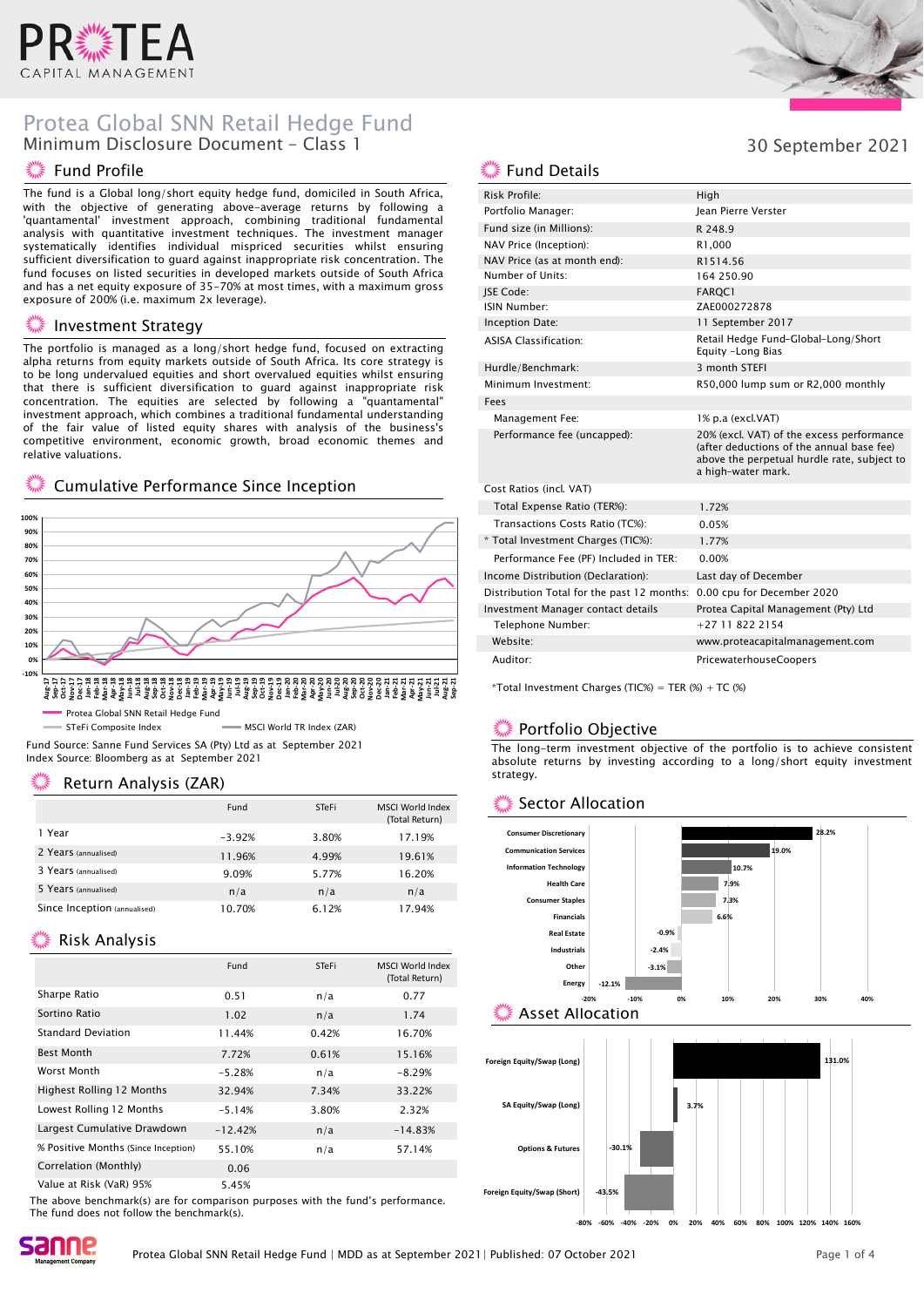

## Minimum Disclosure Document - Class 1 Protea Global SNN Retail Hedge Fund



30 September 2021

### Increase in NAV Attributable to Investors

|      | ian      | Feb       | Mar      | Apr   | Mav      | lun   | lul      | Aua   | Sep       | Oct      | Nov                 | Dec      | Total  |
|------|----------|-----------|----------|-------|----------|-------|----------|-------|-----------|----------|---------------------|----------|--------|
| 2017 |          |           |          |       |          |       |          |       | 3.34%     | 4.06%    | $-3.37\%$ $-2.07\%$ |          | 1.75%  |
| 2018 | $-0.72%$ | $-2.11\%$ | $-2.71%$ | 5.36% | 2.70%    | 7.72% | $-0.93%$ | 5.86% | $-0.81%$  | $-1.75%$ | $-5.28%$            | $-4.14%$ | 2.29%  |
| 2019 | $-1.03%$ | 5.96%     | 2.28%    | 3.30% | -1.99%   | 0.22% | 4.81%    | 2.28% | $-0.49%$  | 3.15%    | $-0.46\%$ $-1.26\%$ |          | 17.71% |
| 2020 | 5.38%    | 2.85%     | 4.37%    | 4.21% | 2.32%    | .91%  | 0.88%    | .60%  | 2.13%     | -3.45%   | -4.90%              | $-1.16%$ | 16.77% |
| 2021 | $-0.21%$ | $-2.65%$  | 3.56%    | 1.36% | $-3.91%$ | .31%  | 3.29%    | .01%  | $-3.50\%$ |          |                     |          | 5.87%  |

\*The inception date for the portfolio is 11 September 2017. The annualized total return is the average return earned by an investment each year over a given time period, since date of the launch of the fund. Actual annual figures are available from the manager on request. The highest and lowest 1 year returns represent the highest and lowest actual returns achieved during a 12 month rolling period year since the original launch date of the portfolio. The performance figures given show the yield on a Net Asset value ("NAV") basis. The yield figure is not a forecast. Performance is not guaranteed and investors should not accept it as representing expected future performance. Individual investor performance may differ as a result of initial fees, time of entry/actual investment date, date of reinvestment, and dividends withholding tax. Performance is calculated for a lump sum investment on a Net Asset Value basis. The performance figures are reported net of fees with income reinvested.

Please note that Protea Global SNN Retail Hedge Fund was previously known as Fairtree Protea Global Equity LS SNN RH Fund, name change effective 13 June 2019.

#### Market Commentary

It was a tough month, with the fund down by more than 3% for September. The MSCI World Index decreased by 0.1% in Rands (ZAR) and by 4.2% in US Dollars (USD) for the month, while the ZAR weakened by almost 4% against the USD. In terms of our sub-strategies, Longs detracted 7.1% from the fund's return, Shorts broke even, Special Situations added 0.3%, Options added 0.8% and Currency translation added almost 3%.

Longs (grouped by listed currency) in Japanese Yen (JPY) made a positive contribution. Longs in Canadian Dollars (CAD), USD, British Pounds (GBP), Euros (EUR), Swiss Francs (CHF), Danish Krone (DKK), Norwegian Krone (NOK), Swedish Krona (SEK), Singaporean Dollars (SGD), Hong Kong Dollars (HKD) and in Australian Dollars (AUD) detracted from performance. High-quality growth stocks had a particularly difficult month. Eleven of our Longs dropped by more than 10% for the month as long-term interest rates moved higher.

Since the majority of the cash flows (and therefore value) of growth stocks are far in the future, higher long-term interest rates are particularly bad for growth stocks. This is because of the greater impact of an increase in the discount rate on cash flows further away in time. This dynamic has been playing out over the better part of the past year, acting as a significant headwind to our performance. The negative impact has been compounded by the ZAR strengthening by roughly 10% against the USD over the past year, detracting further from our 1-year ZAR return. It is part of a cyclical phenomenon, but history teaches us that sticking to high-quality growth stocks over the long-term is a winning strategy, notwithstanding short-term underperformance.

Shorts (grouped by listed currency) in EUR, CHF, DKK, SEK and SGD contributed positively, while Shorts in CAD, USD, GBP, NOK, HKD, JPY and AUD detracted from the fund's return. Our three most profitable Shorts for the month were a forestry company, an energy company and a cement producer. The three Shorts which detracted the most from our return were two energy companies and a base metals producer. Short-selling (in general) has been difficult over the past year as cheap money has kept mediocre companies afloat, but it seems like the tide is turning.

Special Situations and Options contributed positively as index hedges benefitted from lower global equity markets. The translation of foreign cash balances back to ZAR had a positive mark-to-market impact on the fund.

Thank you for your continued support.

Please Note: The above commentary is based on reasonable assumptions and is not guaranteed to occur.

#### Portfolio Valuation & Transaction Cut-Off

To invest in the portfolio, e-mail ProteaCapital@sannegroup.co.za.

The portfolio is valued daily. The transaction cut-off time is 14:00pm on a business day. Investor instructions received after 14:00pm shall be processed the following business day.

### **※ Risk Profile**

| Risk<br>۱۵۱٬۵۱۰ | Low | $\bigcap M$<br>Medium<br>LUW | "ediun.<br>we | ·Hiar<br>IVI C | ю |
|-----------------|-----|------------------------------|---------------|----------------|---|
|                 |     |                              |               |                |   |

The risk category shown is not guaranteed and may change over time. The lowest category does not mean the investment is risk free. There may be other special areas of risk relating to the investment including liquidity risk, credit risk, market risk, and settlement risk. Sanne Management Company (RF) (Pty) Ltd, ("the manager"), and the investment manager do not render financial advice. Our risk indicator does not imply that the portfolio is suitable for all types of investors. You are advised to consult your financial adviser.

# Total Expense Ratio

A higher TER does not necessarily imply a poor return, nor does a low TER imply a good return. The current TER may not necessarily be an accurate indication of future TER's. Transaction Costs are a necessary cost in administering the financial product and impacts financial product returns. It should not be considered in isolation as returns may be impacted by many other factors over time including market returns, the type of financial product, the investment decisions of the investment manager and the TER.

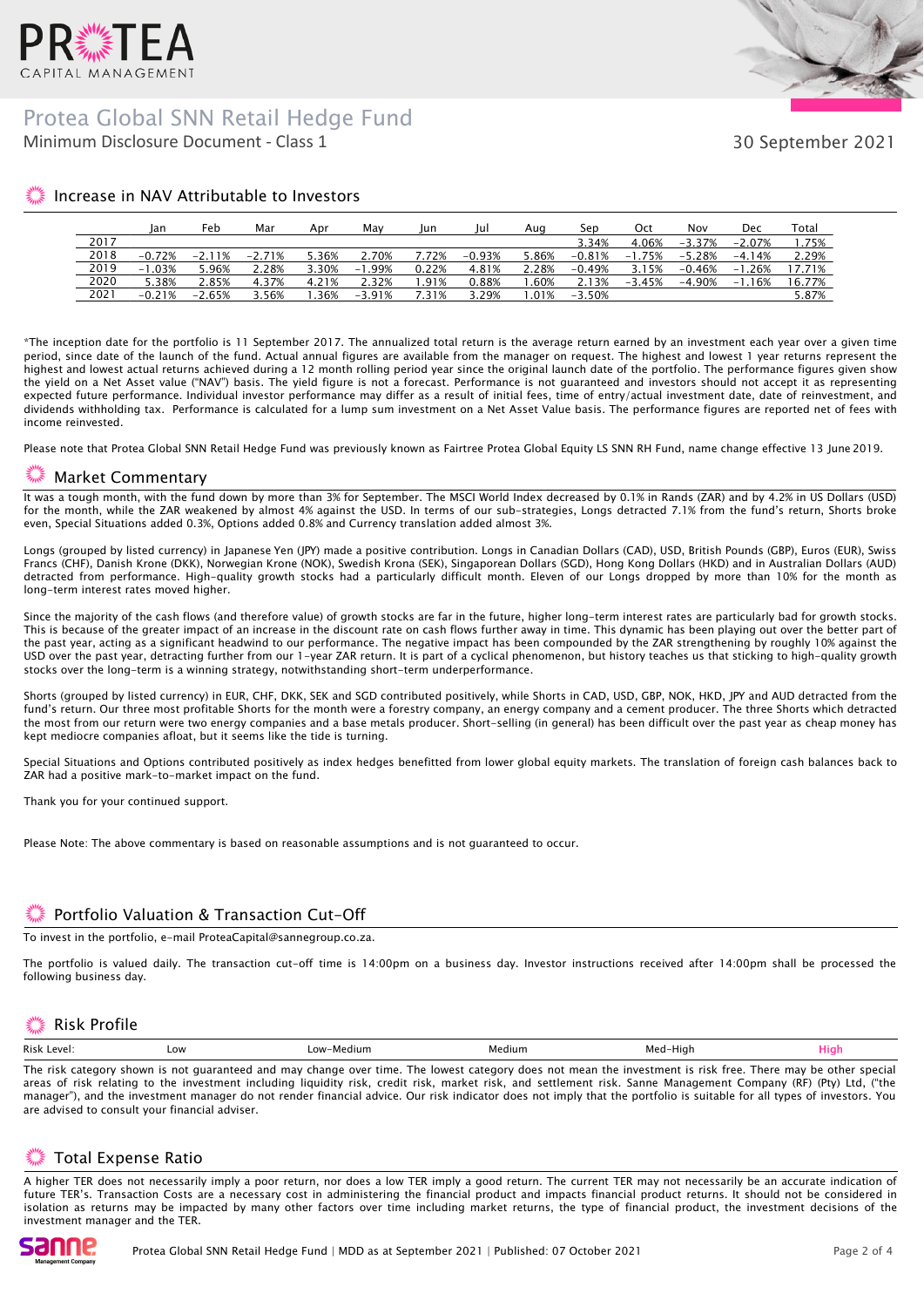

# Protea Global SNN Retail Hedge Fund Minimum Disclosure Document - Class 1 30 September 2021



#### Fund Risk

| Leverage Risk:                     | The Fund borrows additional funds, trades on margin or performs short sale trades to amplify investment decisions. This means that the<br>volatility of a hedge fund portfolio can be many times that of the underlying investments due to leverage on a fund.                                                                                                                                              |
|------------------------------------|-------------------------------------------------------------------------------------------------------------------------------------------------------------------------------------------------------------------------------------------------------------------------------------------------------------------------------------------------------------------------------------------------------------|
| Derivative Risk:                   | Derivative positions are financial instruments that derive their value from an underlying asset. Derivatives are exposed to implicit leverage<br>which could result in magnified gains and/or losses on the portfolio.                                                                                                                                                                                      |
| <b>Counterparty Credit</b><br>Risk | Counterparty risk is a type of credit risk and is the risk of default by the counterparty associated with trading derivative contracts. An<br>example of counterparty credit risk is margin or collateral held with a prime broker.                                                                                                                                                                         |
| Volatility Risk:                   | Volatility refers to uncertainty and risk related to size of change of an instrument or portfolio. It is a statistical measure of the dispersion of<br>returns for a given security or market index. Volatility is proportional to the directional exposure of a portfolio and is measured by Value at<br>risk (VaR) which is a statistical technique used to measure and quantify the level of volatility. |
| Concentration and<br>Sector Risk:  | A large proportion of total assets invested in specific assets, sectors or regions. Concentrated positions or concentrated sectors in a portfolio<br>will material impact the returns of the portfolio more so than diversified portfolios.                                                                                                                                                                 |
| <b>Correlation Risk:</b>           | A measure that determines how assets move in relation to each other. Correlation risk arises when the correlation between asset-classes<br>change. Correlation risk also arises when the correlation within an asset-class changes. Examples of correlation within asset classes include<br>equity pairs trading, fixed income curve trading and commodities pairs trading.                                 |
| Equity Risk:                       | The market price of shares varies depending on supply and demand of the shares. Equity risk is the risk of loss due to the drop in the market<br>price of shares.                                                                                                                                                                                                                                           |
| Currency/Exchange<br>Rate Risk:    | Assets of a fund may be denominated in a currency other than the Base Currency of the fund and changes in the exchange rate between the<br>Base Currency and the currency of the asset may lead to a depreciation of the value of the fund's assets as expressed in the Base Currency.                                                                                                                      |

# Glossary

| Net Asset Value (NAV)                     | means net asset value, which is the total market value of all assets in a portfolio including any income accruals and less and deductible<br>expenses such as audit fees, brokerage and service fees.                                                                                                                                             |
|-------------------------------------------|---------------------------------------------------------------------------------------------------------------------------------------------------------------------------------------------------------------------------------------------------------------------------------------------------------------------------------------------------|
| <b>Annualised Return:</b>                 | is the weighted average compound growth rate over the performance period measured.                                                                                                                                                                                                                                                                |
| Highest & Lowest<br>Return                | The highest and lowest rolling twelve-month performance of the portfolio since inception.                                                                                                                                                                                                                                                         |
| <b>Total Expense Ratio</b><br>(TER)       | reflects the percentage of the average Net Asset Value (NAV) of the portfolio that was incurred as charges, levies and fees related to the<br>management of the portfolio. A higher TER does not necessarily imply a poor return, nor does a low TER imply a good return. The current TER<br>cannot be regarded as an indication of future TER's. |
| Transaction Costs (TC)                    | is the percentage of the value of the Fund incurred as costs relating to the buying and selling of the Fund's underlying assets. Transaction costs<br>are a necessary cost in administering the Fund and impacts Fund returns.                                                                                                                    |
| Total Investment<br>Charge (TIC)          | should not be considered in isolation as returns may be impacted by many other factors over time including market returns, the type of Fund,<br>investment decisions of the investment manager.                                                                                                                                                   |
| <b>Total Investment</b><br>Charges (TIC%) | = TER (%) + TC (%): The Total Investment Charges (TIC), the TER + the TC, is the percentage of the net asset value of the class of the Financial<br>Product incurred as costs relating to the investment of the Financial Product. It should be noted that a TIC is the sum of two calculated ratios<br>$(TER+TC)$ .                              |
| Leverage/Gearing:                         | The use of securities, including derivative instruments, short positions or borrowed capital to increase the exposure beyond the capital<br>employed to an investment.                                                                                                                                                                            |
| Alpha                                     | Denoted the outperformance of the fund over the benchmark.                                                                                                                                                                                                                                                                                        |
| Sharpe Ratio                              | The ratio of excess return over the risk-free rate divided by the total volatility of the portfolio.                                                                                                                                                                                                                                              |
| Sortino Ratio:                            | The ratio of excess return over the risk-free rate divided by the downside deviation of the portfolio.                                                                                                                                                                                                                                            |
| <b>Standard Deviation:</b>                | The deviation of the return of the portfolio relative to its average.                                                                                                                                                                                                                                                                             |
| Drawdown:                                 | The greatest peak to trough loss until a new peak is reached.                                                                                                                                                                                                                                                                                     |
| Correlation                               | A number between -1 and 1 indicating the similarity of the dispersion of returns between the portfolio and another asset or index with 1 being<br>highly correlated, $-1$ highly negatively correlated and 0 uncorrelated.                                                                                                                        |
| Value at Risk (VaR)                       | Value at risk is the minimum loss percentage that can be expected over a specified time period at a predetermined confidence level.                                                                                                                                                                                                               |